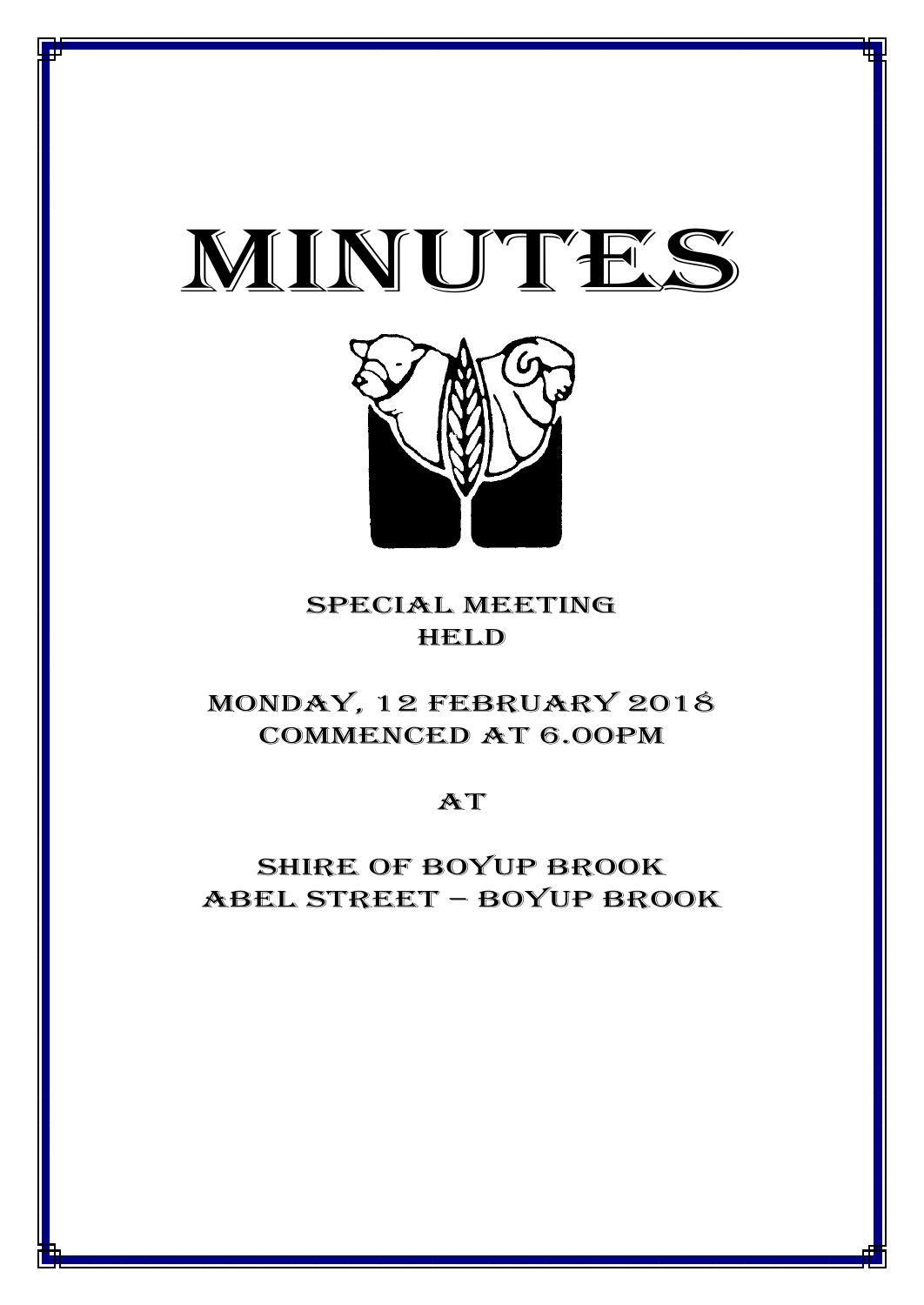# TABLE OF CONTENTS

| 5. |                                                                          |  |
|----|--------------------------------------------------------------------------|--|
|    |                                                                          |  |
|    |                                                                          |  |
|    |                                                                          |  |
|    |                                                                          |  |
|    | 1. RECORD OF ATTENDANCE/APOLOGIES/LEAVE OF ABSENCE PREVIOUSLY APPROVED 3 |  |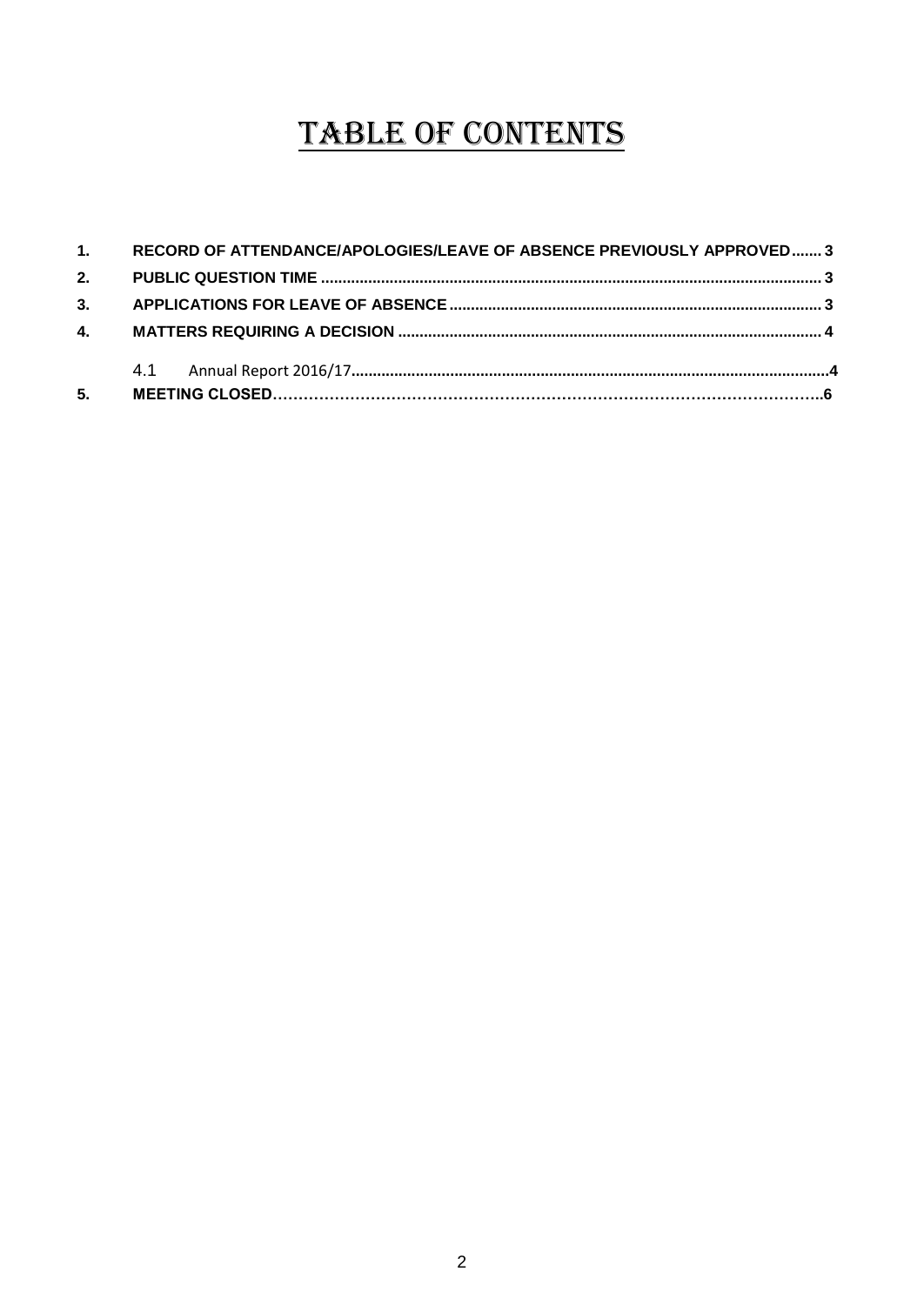#### <span id="page-2-0"></span>**1. RECORD OF ATTENDANCE/APOLOGIES/LEAVE OF ABSENCE PREVIOUSLY APPROVED**

#### 1.1 **Attendance**

Cr G Aird- Shire President Cr R Walker-Deputy Shire President Cr S Alexander Cr P Kaltenrieder Cr K Moir Cr E Muncey Cr T Oversby Cr H O'Connell Cr E Rear

| STAFF: | Mr Alan Lamb (Chief Executive Officer)                |
|--------|-------------------------------------------------------|
|        | Mr Stephen Carstairs (Director of Corporate Services) |
|        | Mrs Maria Lane (Executive Assistant)                  |

- 1.2 Apologies Cr Aird - Shire President Cr Kaltenrieder
- 1.3 Leave of Absence

### <span id="page-2-1"></span>**2. PUBLIC QUESTION TIME**

- 2.1 Response to Previous Public Questions Taken on Notice
- 2.2 Public Question Time

#### <span id="page-2-2"></span>**3. APPLICATIONS FOR LEAVE OF ABSENCE**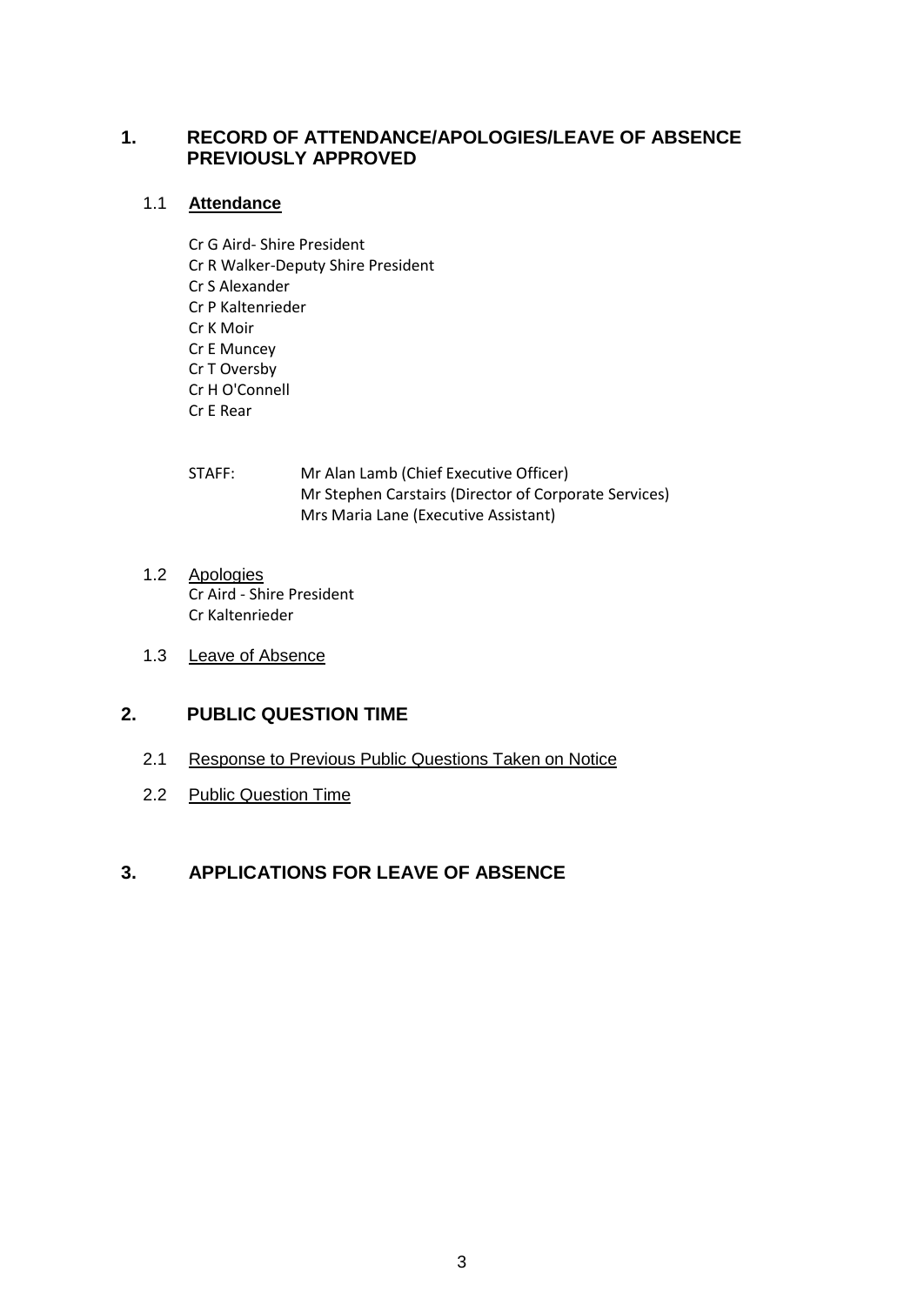<span id="page-3-0"></span>

| Shire of Boyup Brook                |
|-------------------------------------|
| Shire of Boyup Brook                |
| N/A                                 |
| Nil                                 |
| 08 February 2018                    |
| Alan Lamb - Chief Executive Officer |
| Alan Lamb - Chief Executive Officer |
| Yes - Draft Annual Report 2016-17   |
|                                     |

#### **SUMMARY**

The purpose of this report is to present to Council the Annual Report for the year 2016-17 for their acceptance, and to set the date for the annual elector's meeting.

*\_\_\_\_\_\_\_\_\_\_\_\_\_\_\_\_\_\_\_\_\_\_\_\_\_\_\_\_\_\_\_\_\_\_\_\_\_\_\_\_\_\_\_\_\_\_\_\_\_\_\_\_\_\_\_\_\_\_\_\_\_\_\_\_\_\_\_\_\_\_\_\_\_\_\_\_\_\_\_*

#### **BACKGROUND**

The *Local Government Act 1995* sets out the requirement for the preparation of Annual Reports and the information to be included:

- A report from the mayor or president;
- A report from the CEO;
- An overview of the plan for the future of the district made in accordance with section 5.56, including major initiatives that are proposed to commence or to continue in the next financial year;
- The financial report for the financial year;
- Such information as may be prescribed in relation to the payments made to employees;
	- i) the number of employees of the local government entitled to an annual salary of \$100 000 or more;
	- ii) the number of employees with an annual salary entitlement that falls within each band of \$10 000 over \$100 000;
- the auditor's report for the financial year;
- a matter on which a report must be made under section 29(2) of the *Disability Services Act 1993*;
- details of entries made under section 5.121 during the financial year in the register of complaints; and
- such other information as may be prescribed.

Council is required to accept the Annual Report when presented, with or without modification:-

(1) Subject to subsection (2), the annual report for a financial year is to be accepted\* by the local government no later than 31 December after that financial year.

*\* Absolute Majority required.*

(2) If the auditor's report is not available in time for the annual report for a financial year to be accepted by 31 December after that financial year, the annual report is to be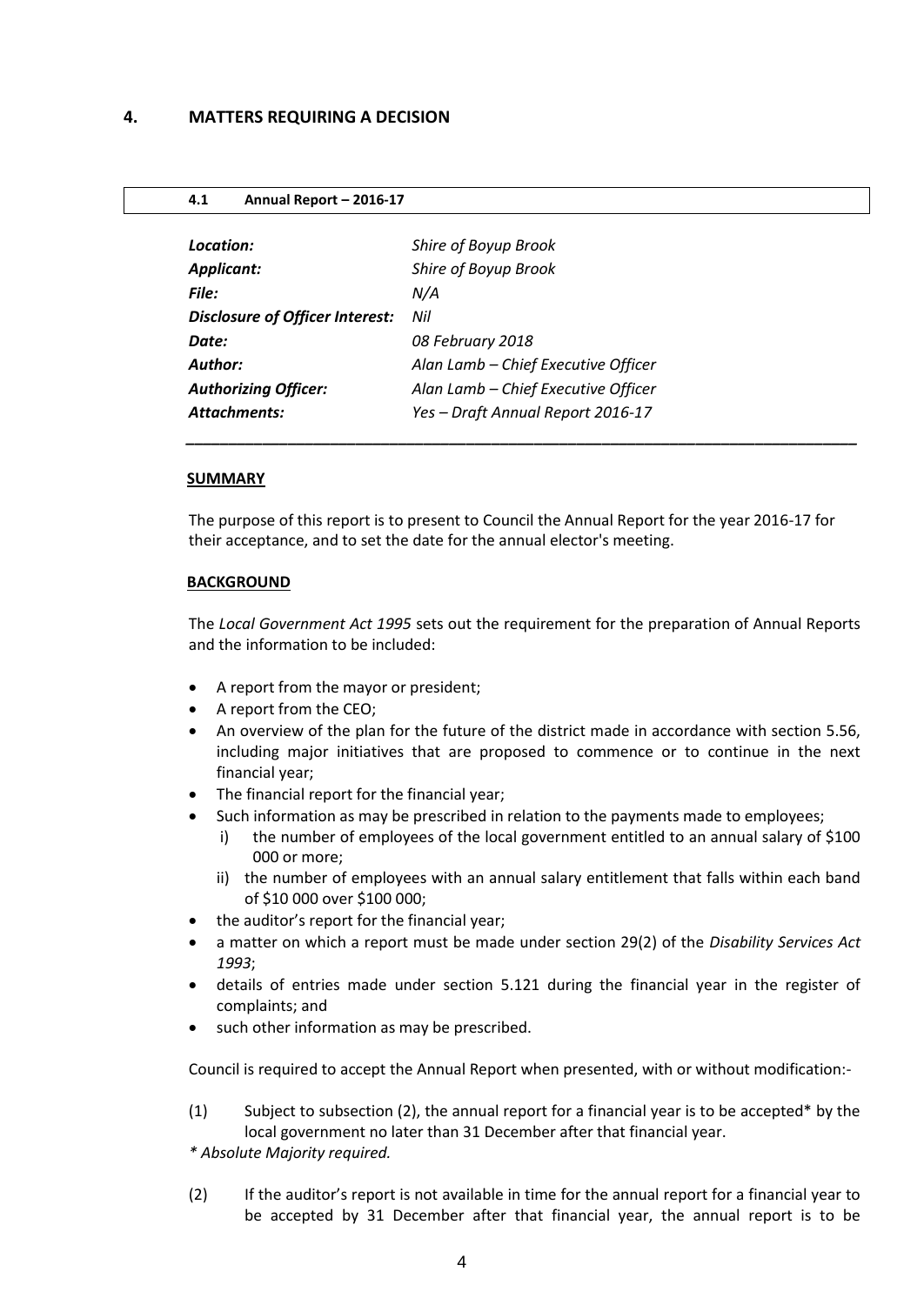accepted by the local government no later than 2 months after the auditor's report becomes available.

#### Local Government Act 1995 Section 5.27. Electors' general meetings

- (1) A general meeting of the electors of a district is to be held once every financial year.
- (2) A general meeting is to be held on a day selected by the local government but not more than 56 days after the local government accepts the annual report for the previous financial year.
- (3) The matters to be discussed at general electors' meetings are to be those prescribed.

#### Local Government Act 1995 Section 5.29. Convening electors' meetings

- (1) The CEO is to convene an electors' meeting by giving  $-$ (a) at least 14 days' local public notice; and (b) each council member at least 14 days' notice, of the date, time, place and purpose of the meeting.
- (2) The local public notice referred to in subsection (1)(a) is to be treated as having commenced at the time of publication of the notice under section  $1.7(1)(a)$  and is to continue by way of exhibition under section  $1.7(1)(b)$  and (c) until the meeting has been held.

#### **CONSULTATION**

Shire President, Director of Corporate Services and Director of Works & Services

#### **STATUTORY OBLIGATIONS**

*Local Government Act 1995* Sections 5.53 & 5.54 Annual Report, Sections 5.27 & 5.29 Electors Meeting.

*Local Government (Administration) Regulations 1996* Section 19B

#### **COMMENT**

The report presented has been prepared as it has in past formats, and also in accordance with statutory requirements.

It is recommended that Council accept the report as presented.

#### **POLICY IMPLICATIONS**

There are no specific policy items in relation to the Annual Report and or the Annual Electors Meetings.

#### **BUDGET/FINANCIAL IMPLICATIONS**

The costs associated with producing the Annual Report are provided for in the current year's budget.

#### **STRATEGIC IMPLICATIONS**

The Annual Report provides information about activities which occurred in the Shire for 2016- 17, and the pursuit of items contained in the Council's adopted Plan for the Future.